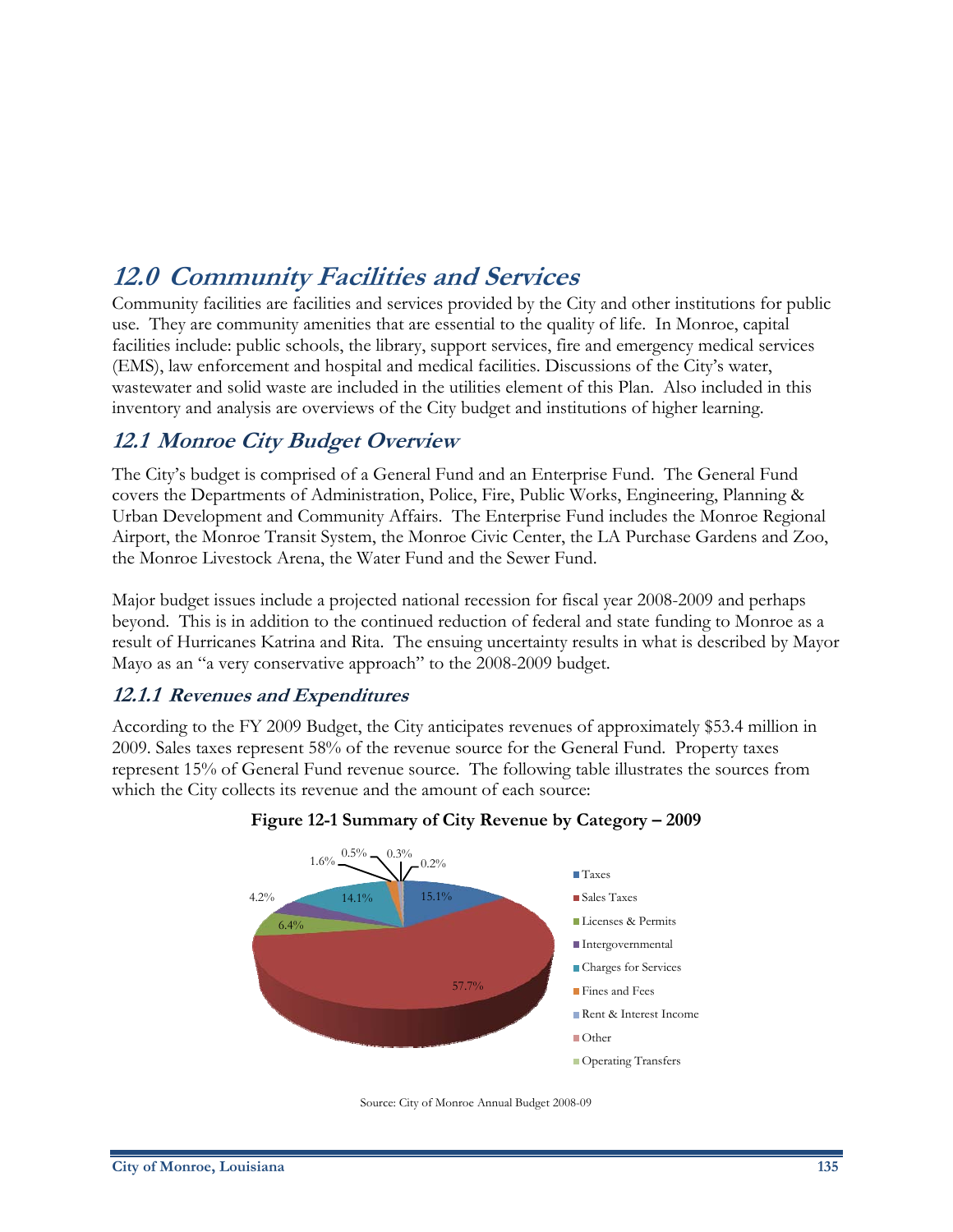On the expenditure side, a projected decrease in federal funding translates to a General Fund subsidy of the City's Community Development Block Grant (CDBG) program. The following table outlines the allocations of expenditures. City Salary, Wages and Fringe Benefits comprise the majority of total expenditures at more than 69%. Additional expenditures are outlined below.





The budget trend between 2004 and 2007 is outlined in the bar chart below. Expenditures exceeded revenues in the 2004/2005 Budget year but that trend reversed in subsequent years.



**Figure 12-3 City of Monroe Revenues and Expenditures 2004-2007** 

Source: City of Monroe

Source: City of Monroe Annual Budget 2008-09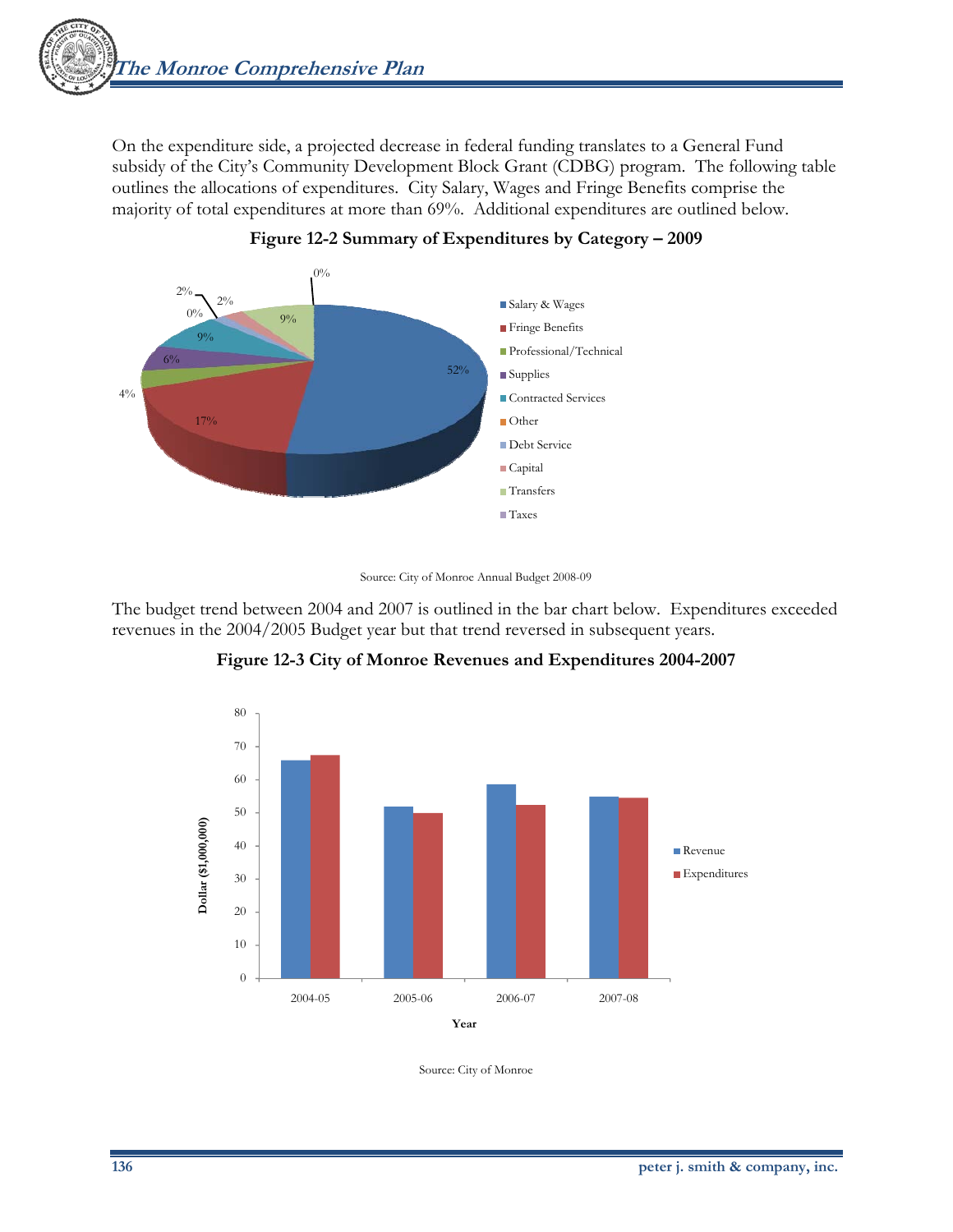## **12.2 Public Safety**

## **12.2.1 Police Service**

The Monroe Police Department (MPD) is located at 700 Wood Street and provides around-theclock policing services to residents of the City. In addition to the main station there is a training annex located at 1810 Martin Luther King Jr. Drive, Suite B. The MPD has 230 employees, 183 of which are sworn officers.

Between 2002 and 2006 the MPD has experienced a 47% increase in the number of requests for services; from 113,380 in 2002 to 166,444 in 2006. The table that follows provides a breakdown of criminal offenses that have occurred in the City between 2001 and 2006.

| Type of<br><b>Offense</b>        | 2001           | 2002 | 2003 | 2004 | 2005 | 2006 |
|----------------------------------|----------------|------|------|------|------|------|
| Murder                           | $\overline{2}$ |      | 11   |      |      | 12   |
| Rape                             | 33             | 27   | 32   | 30   | 33   | 27   |
| Robbery                          | 114            | 131  | 139  | 120  | 61   | 71   |
| Burglary                         | 1230           | 938  | 1035 | 978  | 998  | 1170 |
| Battery                          | 2323           | 2509 | 2069 | 2254 | 1896 | 1781 |
| Theft                            | 4023           | 3449 | 4070 | 3909 | 3575 | 3270 |
| Source: Monroe Police Department |                |      |      |      |      |      |

#### **Table 12-1 Criminal Activity 2001-2006**

The number of sworn officers has remained at the 180+ mark for over 15 years. According to the Chief of Police, this number is sufficient to maintain adequate protection for all the citizens of Monroe. It includes patrol, detectives and specialized teams and units. While increases in manpower are not anticipated, there may be a need for additional police cars and reporting technology in the near future. Additionally, the current 12,600 square foot building is old and space is limited.

The MPD has mutual aid agreements with the Fourth District Attorney's Office, LA Child Protection Services, Family Justice Center and Monroe City Schools.

### **12.2.2 Fire and Ambulance Service**

The City of Monroe Fire Department is one of less than 50 fire departments in the nation to achieve a Class 1 fire insurance rating from the Insurance Service Office (ISO). The ISO rates fire protection services on a scale of 1 to 10 with Class 1 being the highest level. The Class 1 rating results in lower insurance premiums for the community.

Services provided by the City of Monroe Fire Department include: fire prevention, investigation and suppression; Basic Life Support (BLS) and Advanced Life Support (ALS) emergency services; public education and fire protection for the airport; public service for the Ouachita Council on Aging; smoke detector installation, building inspections, vehicle repair maintenance and employee education, training and development.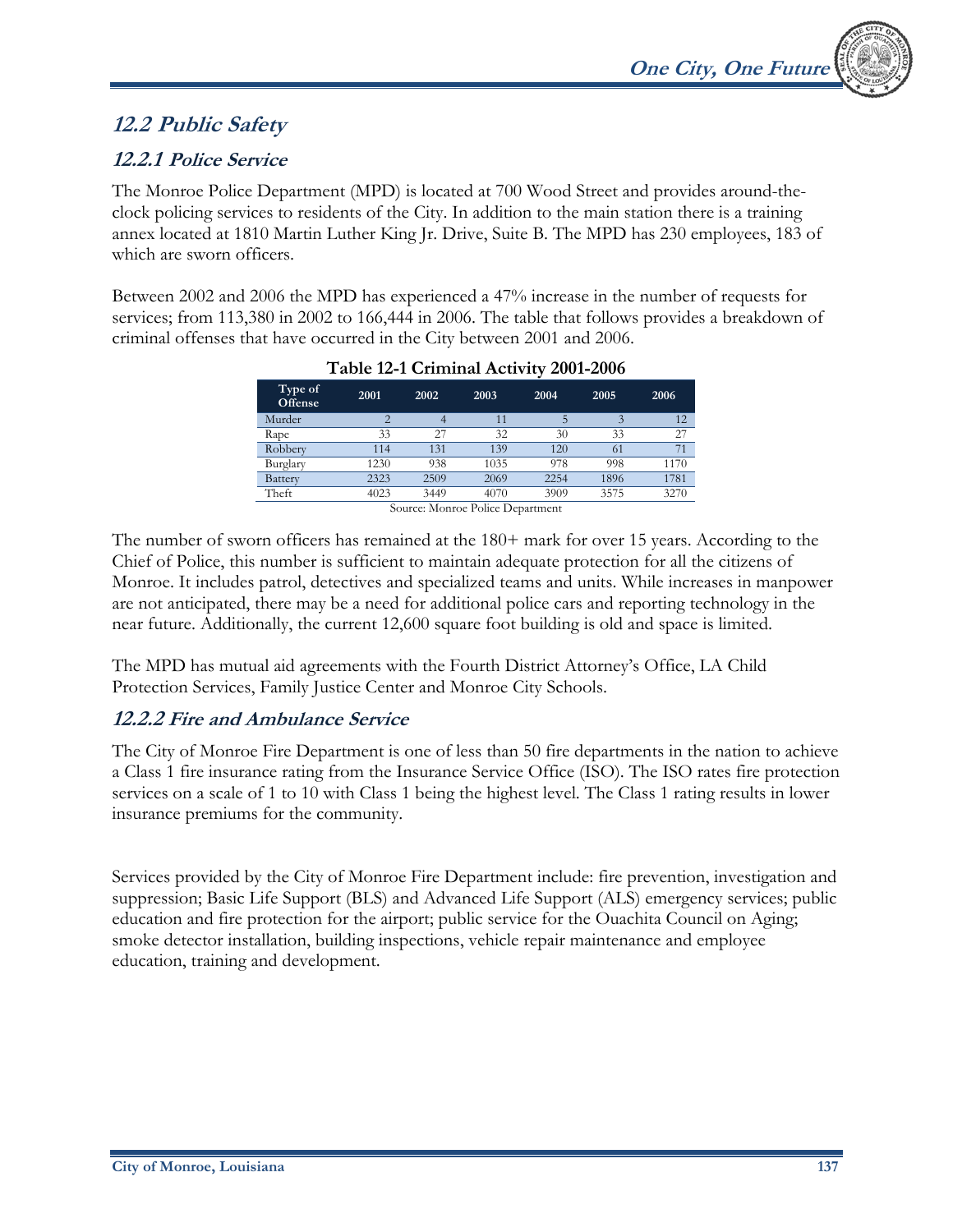**The Monroe Comprehensive Plan** 

The City of Monroe Fire Department's administrative offices are located at 1810 Martin Luther King Jr. Drive. There are also nine fire stations distributed across the City at the locations indicated in the table that follows.

| <b>Station</b> | Location                        |
|----------------|---------------------------------|
| #1 Station     | 508 Olive St.                   |
| #2 Station     | 1810 Martin Luther King Jr. Dr. |
| #3 Station     | 3702 Barbados Blvd.             |
| #4 Station     | 300 Forrest Ave.                |
| #5 Station     | 3110 Breard Street              |
| #6 Station     | 2001 Forsythe Ave.              |
| #7 Station     | 5601 Transport Ave.             |
| #8 Station     | 1204 Richwood Rd.               |
| #9 Station     | 1015 Inabinet Blvd.             |

|--|

Source: City of Monroe Fire Department

The Department has 204 employees and has maintained that size since 2004. Staff size is determined by a combination of factors: budget allotment, unit minimum staffing, vacation and sick leave vacancies, and work load need and incident task assignments. Between 2000 and 2006, the number of requests for services has increased by 40% (from 3,825 calls to 5,336 calls). The Department has a mutual aid agreement with the Ouachita Parish Fire Department.

Within the next five years the Department anticipates it will need the following:

- US 165 North Fire Station (Construction)
- Breard Street Fire Station (Relocation)
- Kansas Lane Fire Station (Construction)
- Replace personnel as vacancies dictate
- Purchase of a 100' Ladder Unit
- Replacement of a Heavy Duty Rescue Unit
- Purchase of four new Fire Pumper Trucks

Ambulance service is provided by American Medical Response (AMR), one of the largest private ambulance service providers in the nation. AMR provides both emergency 911 and non-emergency medical transport services.

## **12.3 Educational Institutions**

## **12.3.1 Public Schools**

City of Monroe residents are served by the City of Monroe School District. The Ouachita Parish School District serves those who reside in the parish outside city limits. Ouachita Junior High, located at 5500 Blanks Street, is located within the City of Monroe but it is part of the Ouachita Parish School District and only parish residents attend that school. There are also five non-public schools in the City of Monroe that served 1,138 students (2005-06 school year).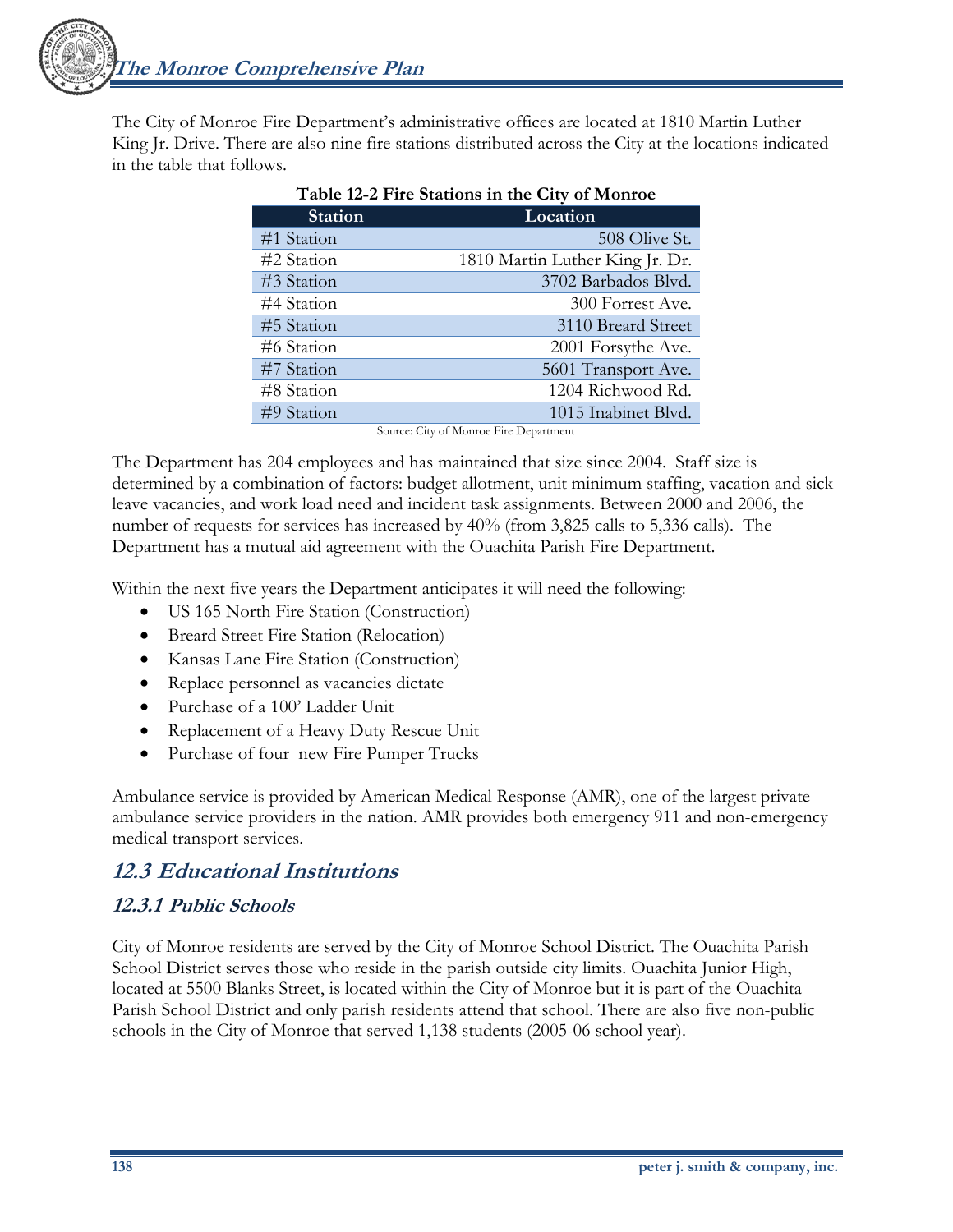The City of Monroe School District consists of 16 elementary/middle and three high schools. The School District also has a Career Development Center that is located at 400 Harrison Street. The Career Development Center offers GED preparation to high school aged students and training to become an Auto Detailing Assistant, Food Services Assistant, General Office Assistant, and Horticulture/Landscape Assistant.

During the 2006-07 school year, the School District had a total enrollment of 8,908 students. The District's enrollment figures have fluctuated over the last four years. There was a slight increase (1%) in enrollment between 2003 and 2004 but enrollment has decreased since that time. Between 2003 and 2006 enrollment decreased by 6%.

As indicated in the table that follows, as of October 1, 2007, all of the district's facilities are below their maximum capacity levels.

| School                  | Grades           | Location                                                               | 2007<br>Enrollment* | <b>Building</b><br>Capacity | <b>Date Constructed</b><br>and Latest<br>Renovation |
|-------------------------|------------------|------------------------------------------------------------------------|---------------------|-----------------------------|-----------------------------------------------------|
| <b>Barkdull Faulk</b>   |                  |                                                                        |                     |                             |                                                     |
| Elementary              | $PK-6$           | 2110 Jackson Street                                                    | 282                 | 450                         | 1920, 1999                                          |
|                         |                  | 3000 Burg Jones                                                        |                     |                             |                                                     |
| Berg Jones Elementary   | <b>PK-5</b>      | Lane                                                                   | 356                 | 650                         | 1967, 1997                                          |
| Career Development      |                  |                                                                        |                     |                             |                                                     |
| Center                  |                  | 400 Harrison Street                                                    | 108                 | 150                         | 2003                                                |
| Carroll Junior High     | $7 - 8$          | 2913 Renwick Street                                                    | 371                 | 600                         | 1957, 2001                                          |
| Carroll High            | $9 - 12$         | 2939 Renwick Street                                                    | 627                 | 1000                        | 1957, 1997                                          |
| Carver Elementary       | <b>PK-6</b>      | 1700 Orange Street                                                     | 426                 | 600                         | 1952, 2004                                          |
| Clara Hall Accelerated  | $PK-2$           | 1000 Plum Street                                                       | 362                 | 575                         | 1952, 1998                                          |
| Cypress Point           |                  | 6701 Mosswood                                                          |                     |                             |                                                     |
| Elementary              | PK-6             | Drive                                                                  | 440                 | 700                         | 1997, 2003                                          |
|                         |                  | 1207 Washington                                                        |                     |                             |                                                     |
| J.S. Clark Elementary   | <b>PK-6</b>      | Street                                                                 | 487                 | 600                         | 1952, 1997                                          |
|                         |                  | 1900 Lexington                                                         |                     |                             |                                                     |
| Lexington Elementary    | <b>PK-6</b>      | Avenue                                                                 | 605                 | 675                         | 1951, 1996                                          |
| Lincoln Elementary      | <b>PK-6</b>      | 4200 Elm Street                                                        | 507                 | 775                         | 1962, 1995                                          |
| Madison James Foster    |                  | 1310 Richwood                                                          |                     |                             |                                                     |
| Elementary              | <b>PK-6</b>      | Road #1                                                                | 420                 | 700                         | 1998                                                |
| Martin Luther King, Jr. |                  |                                                                        |                     |                             |                                                     |
| Middle                  | $6 - 8$          | 3716 Nutland Road                                                      | 652                 | 800                         | 1963, 1999                                          |
| Minnie Ruffin           |                  |                                                                        |                     |                             |                                                     |
| Elementary              | $PK-5$           | 1801Parkview Drive                                                     | 475                 | 550                         | 1962, 1995                                          |
|                         |                  | 600 Forsythe                                                           |                     |                             |                                                     |
| Neville High            | $9 - 12$         | Avenue<br>1600 North 19th                                              | 849                 | 1100                        | 1930, 1995                                          |
| Robert E. Lee Junior    |                  | Street                                                                 | 550                 | 700                         |                                                     |
| High<br>Sallie Humble   | $7 - 8$          | 3800 Westminster                                                       |                     |                             | 1956, 1997                                          |
| Elementary              | <b>PK-6</b>      | Avenue                                                                 | 455                 | 750                         |                                                     |
| Sherrouse Academic      |                  | 300 Sherrouse                                                          |                     |                             | 1961, 1995                                          |
| Center                  | $1 - 11$         | Avenue                                                                 | 85                  | 150                         | 1952, 2003                                          |
| Thomas Jefferson        |                  |                                                                        |                     |                             |                                                     |
| Elementary              | $3 - 5$          | 1001 Pecan Street                                                      | 222                 | 750                         | 1956, 2000                                          |
| Wossman High            | $9 - 12$         | 1600 Arizona Street                                                    | 671                 | 1200                        | 1966, 1996                                          |
|                         | $C_{\text{max}}$ | $C_{\text{triv}}$ of Maguae Salacel District $*$ As of Ostober 1, 2007 |                     |                             |                                                     |

#### **Table 12-3 City of Monroe School District Facilities**

Source: City of Monroe School District \*As of October 1, 2007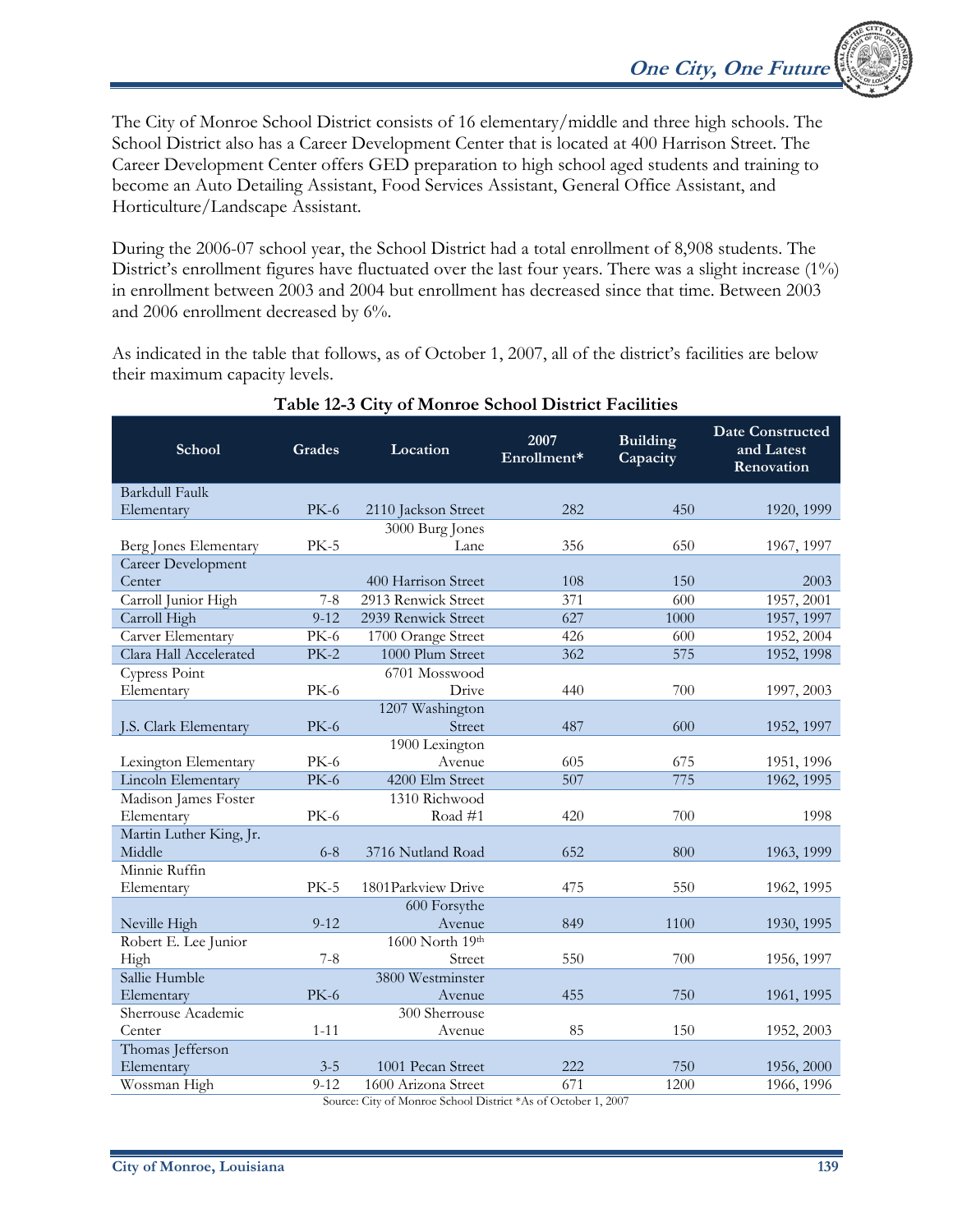## **12.3.2 Teaching Staff**

The City of Monroe School District has a relatively experienced and well educated teaching staff, whose average salary is higher than their counterparts in the Parish and the State. According to the Louisiana Department of Education, 59% of the District's teachers had more than 10 years of experience and 42% of all full time classroom teachers had a master's degree or higher. The average teaching salary in the District for the 2005-06 school year was \$42,856, compared to \$40,746 in the Parish and \$40,029 in the State.

|                | <b>Students</b><br>per<br>Teacher | <b>Teachers</b><br>with over 10<br><b>Years of</b><br>Experience | $14000$ $12$ $12000$ $1000$ $1000$ $1000$ $1000$<br><b>Classroom</b><br><b>Teachers with</b><br>Master's<br>Degree or<br>Higher | Average<br>Teacher<br>Salary |
|----------------|-----------------------------------|------------------------------------------------------------------|---------------------------------------------------------------------------------------------------------------------------------|------------------------------|
| City of Monroe | 15                                | 59%                                                              | $42\%$                                                                                                                          | \$42,856                     |
| Ouachita       | 15                                | $61\%$                                                           | 40%                                                                                                                             | \$40,746                     |
| Parish         |                                   |                                                                  |                                                                                                                                 |                              |
| State of       | 15                                | $57\%$                                                           | 30%                                                                                                                             | \$40,029                     |
| Louisiana      |                                   |                                                                  |                                                                                                                                 |                              |

|  |  | Table 12-4 Teaching Staff Indicators 2005-2006 |  |
|--|--|------------------------------------------------|--|
|  |  |                                                |  |

Source: Louisiana Department of Education 2005-06 Annual Financial and Statistical Report and Dropout Report

### **12.3.3 School Performance**

School performance is assessed using several different measures. The federal government's No Child Left Behind initiative requires annual statewide testing of students in an effort to ensure that all students are proficient in reading and mathematics by 2013-14. In Louisiana, in order to make adequate yearly progress (AYP) for the School Performance Score (SPS) Component, a school had to have a 2006-07 Baseline SPS of 85.7 or above. To make AYP for the Subgroup Component, a school had to meet requirements for test participation, academic performance and an additional academic indicator (attendance rate or non-dropout rate). The City of Monroe School District had 84% of its schools making AYP in both the SPS Component and 83% in the Subgroup Component for 2006-07 (based on student achievement during 2005-06). Within the State as a whole those figures were 94% and 88%, respectively.

Schools are also assigned labels to indicated levels of growth. Schools receiving the Exemplary Academic Growth or the Recognized Academic Growth labels are eligible to receive a monetary reward. Schools with an SPS decline of 0 to -2.5 points are labeled as No Growth. Those with a SPS decline greater than 2.5 points are labeled School in Decline. Within the Monroe School District, 11% of the schools received the Exemplary Academic Growth label and 16% were eligible for rewards compared to 15% and 24%, respectively, in the State as a whole. The District had 11% of its schools labeled as No Growth and 21% labeled as School in Decline. Within the State, 16% of schools were labeled as No Growth and 26% of schools were labeled as School in Decline.

|                    | Table 12-3 School Feriormance mulcators 2000-2007 |                 |                       |                        |                       |          |                         |  |
|--------------------|---------------------------------------------------|-----------------|-----------------------|------------------------|-----------------------|----------|-------------------------|--|
| <b>District</b>    | <b>Adequate Yearly Progress</b><br>(AYP)          |                 | Exemplary<br>Academic | Recognized<br>Academic |                       | $\bf No$ | <b>School</b>           |  |
|                    | <b>SPS</b>                                        | <b>Subgroup</b> | Growth                | Growth                 | for<br><b>Rewards</b> | Growth   | $\mathbf{m}$<br>Decline |  |
|                    | <b>Component</b>                                  | Component       | Label                 | Label                  |                       |          |                         |  |
| City of Monroe     | 84%                                               | 84%             | $11\%$                | $5\%$                  | 16%                   | $11\%$   | $21\%$                  |  |
| Ouachita Parish    | 100%                                              | 90%             | 24%                   | $12\%$                 | 35%                   | $12\%$   | 15%                     |  |
| State of Louisiana | $94\%$                                            | 88%             | $15\%$                | $9\%$                  | $24\%$                | 16%      | 26%                     |  |

#### **Table 12-5 School Performance Indicators 2006-2007**

Source: Louisiana Department of Education Division of Assessment and Accountability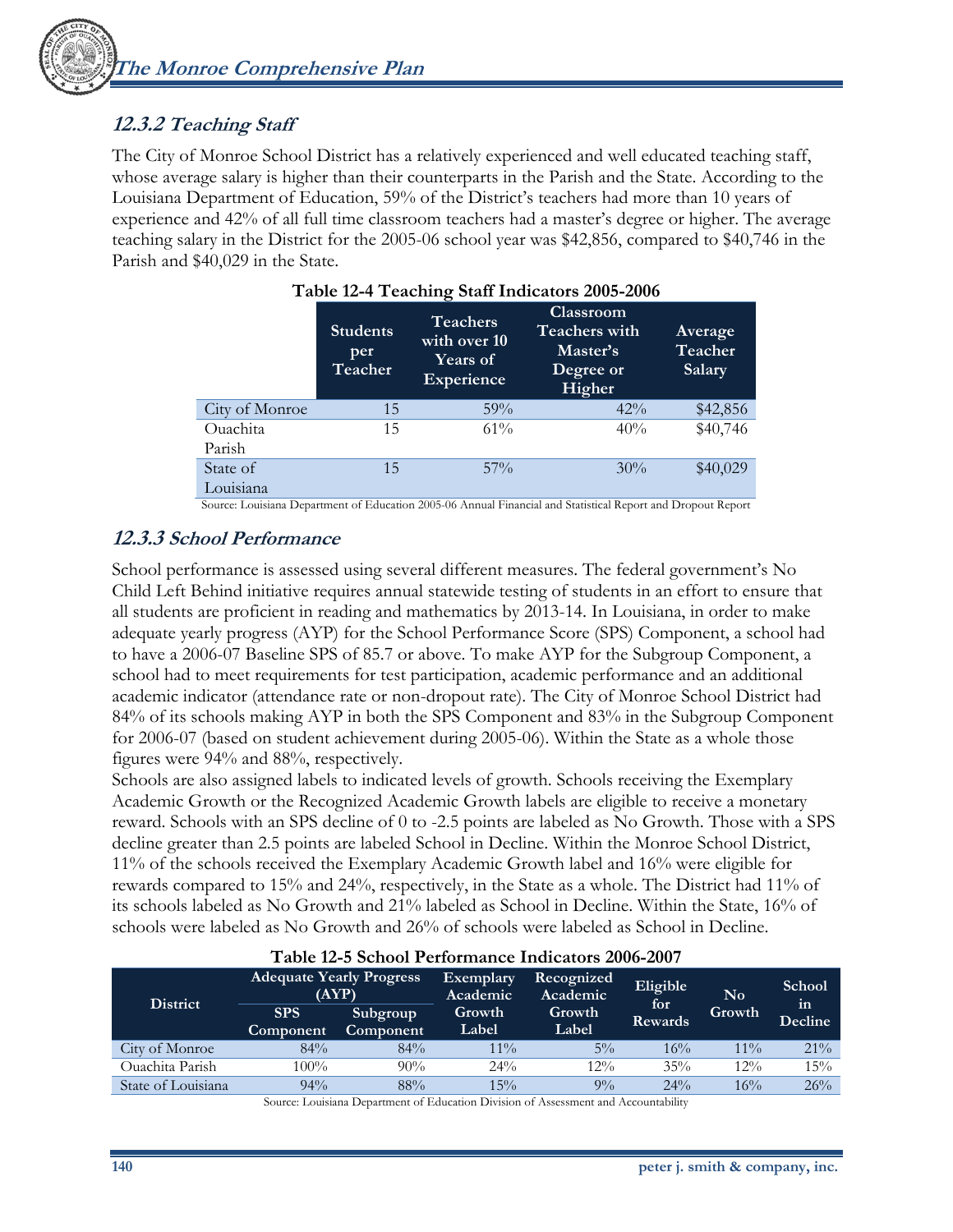### **12.3.4 Higher Education**

Two institutions of higher education are located in the City of Monroe: the University of Louisiana at Monroe and Louisiana Delta Community College.

#### **12.3.4.1 University of Louisiana at Monroe**

The University of Louisiana at Monroe (ULM) is a state-funded institution that sits on 238 acres at 3601 DeSiard Street. Established in 1931, as Ouachita Parish Junior College, this institution now offers 96 programs at the undergraduate and graduate levels.

ULM is a leader in the State in the areas of research, economic development, and partnerships with the community. The University is home to the only state-supported School of Pharmacy and it is known as a campus where cutting edge research is conducted. Local business and industry benefit from the University's participation in the Incumbent Worker Training Program (IWTP). The IWTP is a partnership between the Louisiana Department of Labor (LDOL), business and industry, and training providers to ensure a properly trained workforce and a consistent supply of employees with the skills necessary for company growth and employee advancement.

The community also benefits from the medical and social services provided through the University's Dental Hygiene Clinic, Family Resource Center, Speech and Hearing Clinic, Marriage and Family Therapy Center, Institute of Gerontology, Louisiana Drug and Poison Center, Louisiana Institute of Toxicology, and the Louisiana Medicaid Prescription Drug Program.

In fall 2006, ULM had an annual enrollment of approximately 8,500 students, with roughly 10% being graduate students. Students come from a large number of states and foreign countries. For 2007-08, tuition and mandatory fees for undergraduate students is \$1,803 per semester (12 or more credits) for residents of the State. Room types and sizes vary and range in cost from \$906 to \$3,930 per semester.

### **12.3.4.2 Louisiana Delta Community College**

The Louisiana Delta Community College is located at 4014 LaSalle Street. It is an open-admissions college that has offered two-year degree programs, certificates, and courses for personal or professional growth since 2001. Students can earn an associate degree in Liberal Arts, General Studies, General Science, Business and Technology, and the Care and Development of the Young Child. A certificate program in General Studies and a concentration in Process Technology are also offered.

Workforce development is an important focus of the College and several strategies are being implemented to that end. Through the High School Bridge Dual Enrollment Program, eligible high school juniors and seniors can earn credits which may be used towards a high school diploma and a college associate degree and/or certificates. For those unable to make it to the campus, on-line courses are offered through the Ed2Go and the Caitlin Education programs. On-line course are available in the areas of work skills improvement, personal enjoyment and certification courses for in-demand occupations. Through its participates in the State's IWTP program Delta helps to ensure that the region's workforce has the skills necessary to enable area business and industry to be competitive in the global marketplace. Its Process Technology concentration prepares students to work as process operators in the chemical, oil and gas, power generating and pharmaceutical industries.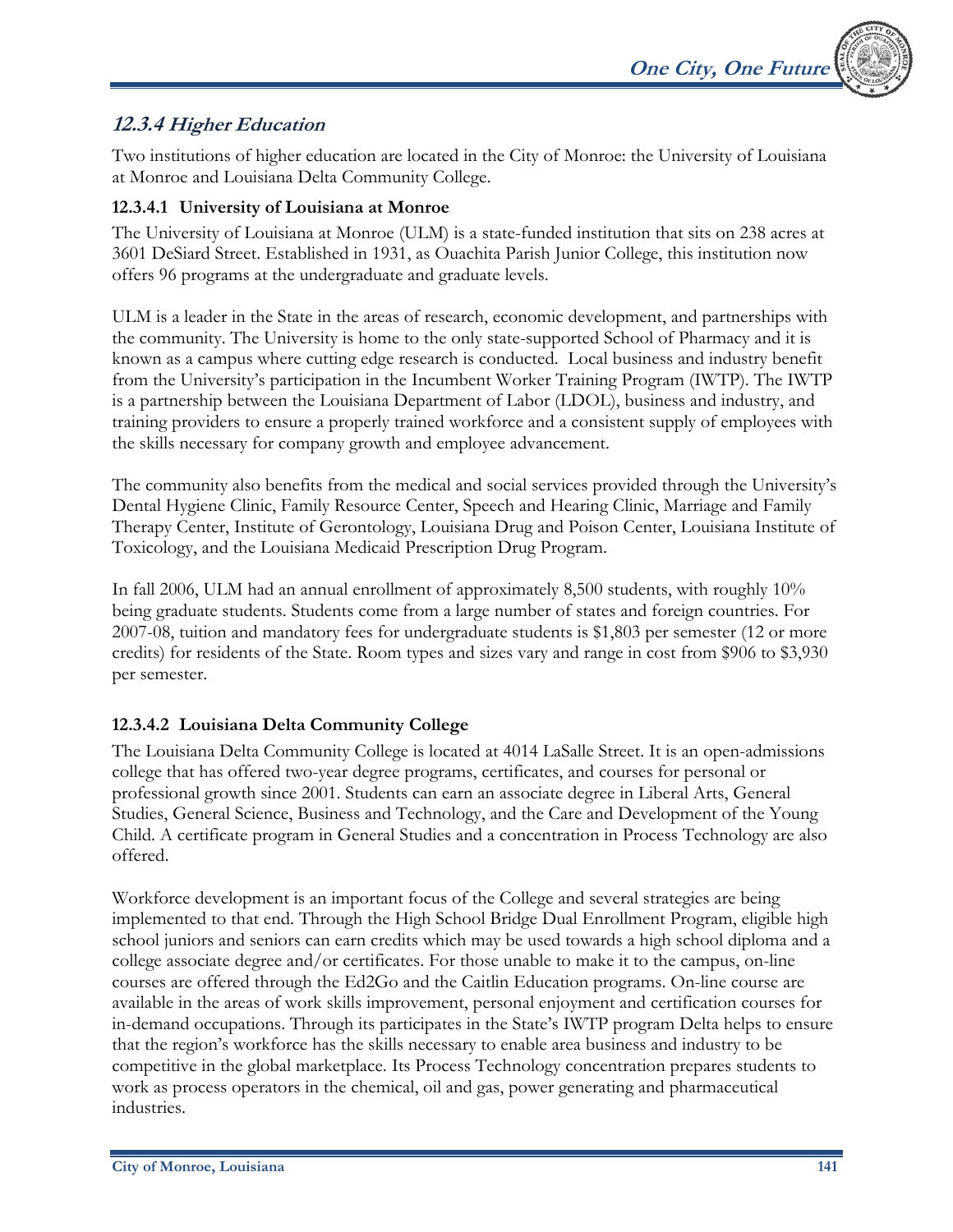**The Monroe Comprehensive Plan** 

Delta is the only institution that offers a Process Technology course in the region. Finally, Delta is in the process of implementing a two-year nursing program in response to a growing nursing shortage. Student enrollment for Fall 2007 was 1301 students with a faculty to student ratio of 18 to 1. For 2007-08, tuition and mandatory fees total \$1,765 per semester (12 or more credits) for residents of the State. Delta students requiring housing accommodations are housed in ULM dormitories. In 2007, the final barriers to development of a campus for Delta Community College were overcome and construction on the site east of Pecanland Mall was expected to begin in 2008.

### **12.3.4.3 Nearby Colleges and Universities**

### **12.3.4.3.1 Louisiana Technical College**

Louisiana Technical College Delta-Ouachita Campus is located at 609 Vocational Parkway in the West Ouachita Industrial Park in West Monroe. It is one of six Louisiana Technical College campuses in LTC's Region 8. It offers Associate of Science Degrees in computer applications, networking and office systems technology. It also offers myriad technical diploma and certificate programs including mechanical, technological, biomedical and healthcare fields. The campus is easily access from Monroe by public transportation. Through a dual enrollment program in Monroe city high schools, students can earn college credits in their high schools. In addition, LTC offers Louisiana's Incumbent Worker Training Program sponsored programs which provide training of employees at their business locations to help prevent job loss, update skill sets, improve competitiveness and respond to market demands.

### **12.3.4.3.2 Louisiana Technical University**

Located in Rushton, LA Tech offers bachelors, masters and doctorate degrees. It was founded in 1894 and has about 11,000 undergraduate students. LA Tech has five colleges: Business, Applied and Natural Sciences, Education, Engineering and Science and Liberal Arts offering more than 100 degrees. The university offers a number of courses through its distance learning program.

#### **12.3.4.3.3 Grambling State University**

A member of the Louisiana State University System, Grambling State University, located about 40 miles west of Monroe in Grambling, is one of the nation's Historically Black Colleges and Universities. Founded in 1901 and accredited in 1949, Grambling is a liberal arts institution with about 5,000 graduate and undergraduate students, 4,400 of whom are undergraduates.

## **12.4 Hospital Facilities**

Five hospitals are located in the City of Monroe and provide services to residents: St. Francis Medical Center, St. Francis North Monroe Medical Center, P & S Surgical Hospital, Monroe Surgical Hospital and E.A Conway Medical Center. In addition to the five hospitals in the City of Monroe, residents also have access to Glenwood Regional Medical Center, which is located in the nearby City of West Monroe. Clinic services are available at the Ouachita Parish Health Unit at 1650 DeSiard Street.

St. Francis Medical Center is part of a network of healthcare providers that serves residents in northeast Louisiana and southeast Arkansas. St. Francis is the tertiary care center for the region - a medical facility that receives referrals from both primary and secondary care levels and usually offers tests, treatments, and procedures that are not available elsewhere. St. Francis North Monroe Medical Center and P & S Surgical Hospital are affiliates of St. Francis Medical Center. St. Francis North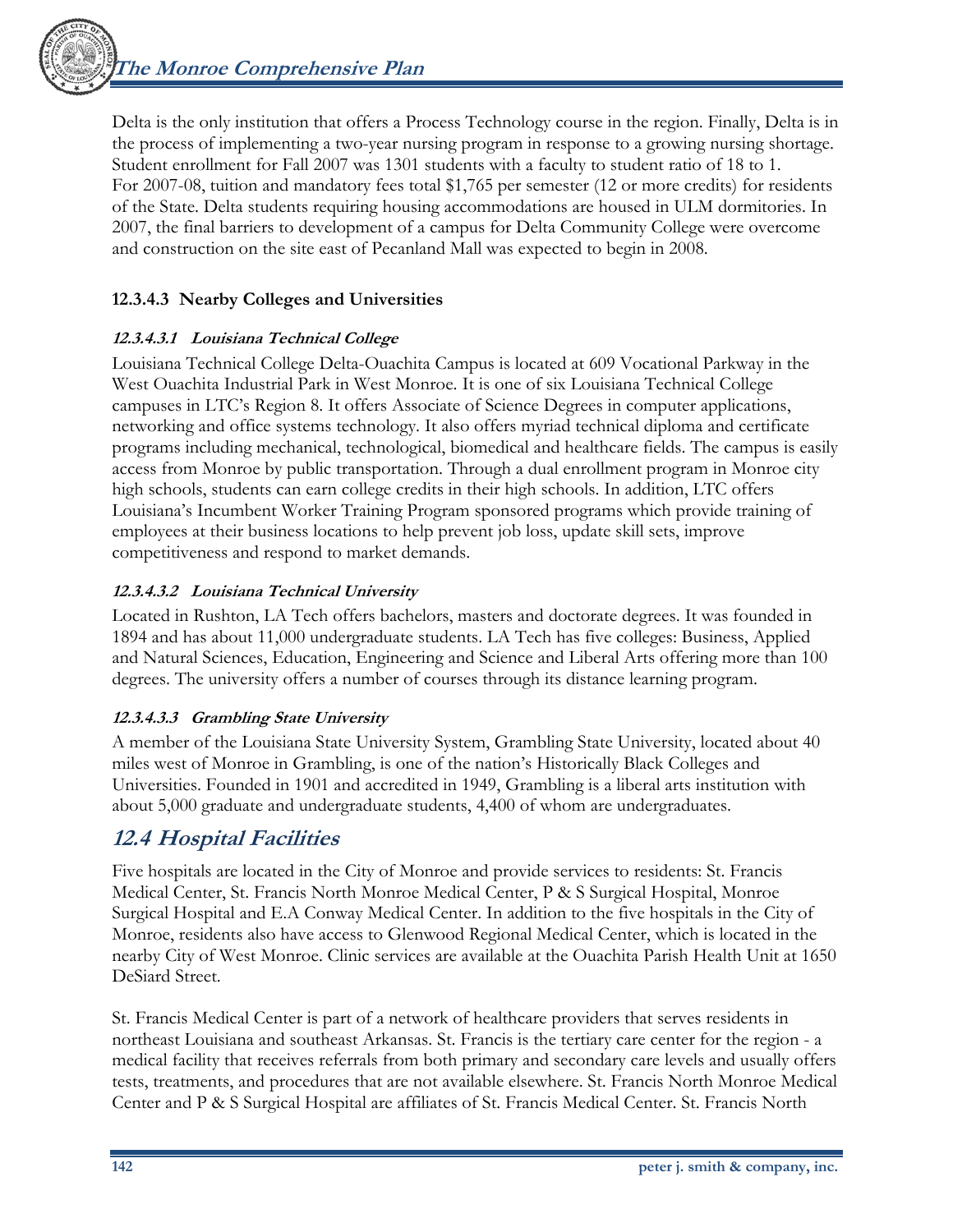**One City, One Future** 

Monroe Medical Center is equipped with a pharmacy and laboratory and offers therapeutic services for over 50 disorders. P & S Surgical Hospital provides in-patient and out-patient surgical services in over a dozen specialty areas.

 Monroe Surgical Hospital is a general acute care hospital that offers inpatient and outpatient surgical services, diagnostic laboratory services, imaging services, a full-range endoscopic procedures and a heart catheterization laboratory.

E.A Conway Medical Center is an acute care teaching facility that is under the authority of the Louisiana State University Health Science Center at Shreveport. This facility provides inpatient and outpatient medical care to the residents of Ouachita Parish and 11other parishes in Northeast Louisiana.

Premier Rehabilitation Hospital, located at 4310 South Grand in Monroe, offers 20 total beds with 11 occupational therapists, a physical therapist and a speech therapist on staff in addition to 10 registered nurses and 11 licensed practical or vocational nurses and two physicians.

The table below lists the location, number of beds and size of medical staff of hospitals in the City of Monroe.

| Facility                                | Location                 | Licensed<br><b>Beds</b> | <b>Staffed</b><br><b>Beds</b> | Physicians<br>and<br><b>Residents</b> |
|-----------------------------------------|--------------------------|-------------------------|-------------------------------|---------------------------------------|
| St. Francis Medical Center              | 309 Jackson Street       | 348                     | N/A                           | 275                                   |
| St. Francis North Monroe Medical Center | 3421 Medical Park Drive  | 255                     | N/A                           | 225                                   |
| E. A Conway Medical Center              | 4864 Jackson Street      | 247                     | 158                           | 88                                    |
| Monroe Surgical Hospital                | 2408 Broadmoor Boulevard | 10                      | 10                            | 125                                   |
| Premier Rehabilitation Hospital         | 4310 South Grand         | 20                      | N/A                           | $\mathcal{D}$                         |
| P & S Surgical Hospital                 | 312 Grammont Street      | 22                      | 22                            | 46                                    |
|                                         |                          |                         |                               |                                       |

#### **Table 12-6 Hospitals in the City of Monroe**

Source: Monroe Chamber of Commerce and peter j. smith & company, inc.

A psychiatric hospital is also in the planning stage. The proposed facility would be located at 1751 Bienville Drive. The land has been rezoned from Open Land to Business Park. The project was expected to go to the design stage in 2007.

There is also an outpatient ambulatory care clinic for veterans located on DeSiard Plaza Drive. It is operated by the Overton Brooks VA Medical Center in Shreveport and is one of three Community Based Outpatient Clinics operated by Overton Brooks VAMC. A residential veteran's center, the 156-bed Northeast Louisiana War Veterans Home, is located at 6700 Highway 165 North. It provides nursing, therapeutic recreation and social services care for resident veterans in addition to recreational, entertainment and other activities.

## **12.5 Library Resources**

Library services within the City of Monroe are provided by the Ouachita Parish Public Library System, which serves the Cities of Monroe and West Monroe. Users have access to books, magazines, audio visual materials and numerous programs. New services include the availability of ebooks and the provision of wireless internet at all branches. Three of the library system's eight facilities are located in the City of Monroe:

• Main Library (1958) - 1800 Stubbs Avenue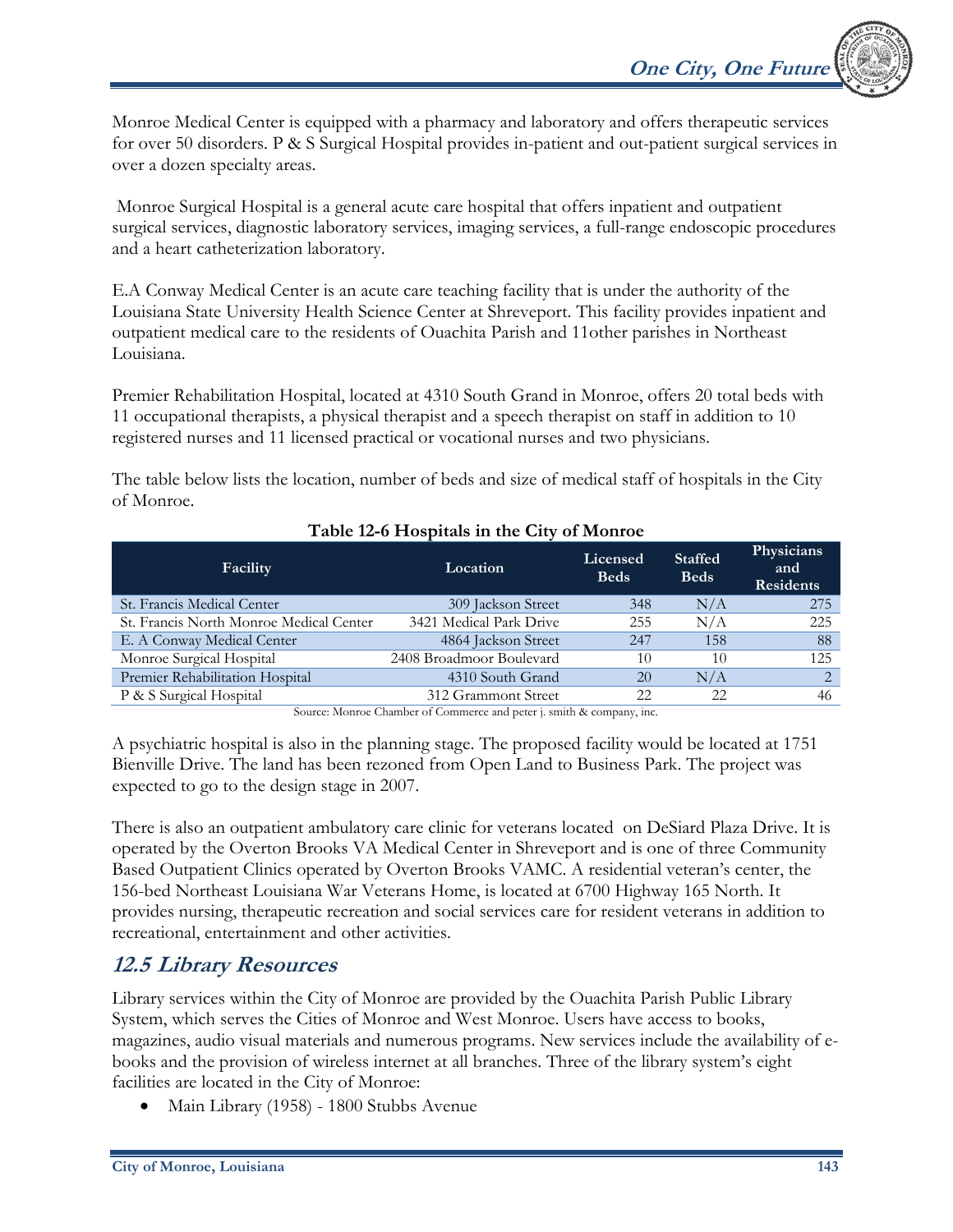- Anna Meyer Branch (1960) 1808 US Highway 165 South
- Carver Branch (1964) 2941 Renwick Street

Library facilities are developed in accordance with a five-year master plan. The 2005-2010 master plan includes the development of a ninth library, the Ollie Burns Branch, which will be located in the Richwood community area. Construction on that project is expected to begin in 2008 with a mid-2009 opening of the facility. With the opening of the Sterling Memorial Library in 2006 and the addition of the Ollie Burns Branch in 2009, library facilities are expected to be sufficient to meet community needs, according to the Director of the Ouachita Parish Public Library System. According to the library director, facility needs will be reassessed after population counts are available from the 2010 census.

The main library is open daily and the other branches are open Monday through Saturday. In 2005, 64% of residents in the system's service area were registered borrowers. In 2004 and 2005, the Ouachita Parish Library System offered the largest number of programs among all parishes in the State. The table that follows summarizes selected statistical measures for the Ouachita Parish Public Library System between 2002 and 2005.

|      |                                   | Size of                               | Total         | Patron        |                      | Programming | Total                | Total                            |
|------|-----------------------------------|---------------------------------------|---------------|---------------|----------------------|-------------|----------------------|----------------------------------|
| Year | <b>Items</b><br><b>Circulated</b> | Collection                            | <b>Staff</b>  | <b>Visits</b> | Number               | Attendance  | Operating<br>Revenue | Operating<br><b>Expenditures</b> |
| 2002 | 762.587                           | 402.159                               | 125           | 808,545       | 2.110                | 60,445      | \$4,888,715          | \$4,404,942                      |
| 2003 | 734.964                           | 427,579                               | 121           | 825.255       | 3.139                | 79.177      | \$5,015,544          | \$4,730,479                      |
| 2004 | 885,153                           | 448,019                               | 121           | 881,799       | 3.053                | 78.169      | 6,404,220            | 4,889,388                        |
| 2005 | 678,100                           | 443,316                               | 115           | 861,393       | 3.087                | 83,227      | \$5,841,151          | \$5,332,538                      |
|      |                                   | $\sim$ $\sim$ $\sim$ $\sim$<br>$\sim$ | $\sim$ $\sim$ | $\sim$        | $\sim$ $\sim$ $\sim$ |             |                      |                                  |

|  |  | Table 12-7 Ouachita Parish Selected Library Statistics 2002-2005 |  |
|--|--|------------------------------------------------------------------|--|
|--|--|------------------------------------------------------------------|--|

Source: State Library of Louisiana, Library Development Division – www.state.lib.la.us

## **12.6 Human Services**

City of Monroe residents have access to numerous agencies and organizations that provide services to segments of the population that are in need of support. United Way of Northeast Louisiana, has identified over 300 nonprofit, private and public service providers that are located within the City. Some of these service providers have a regional scope and provide services to individuals residing in several parishes.

### **12.6.1 Municipal Government**

#### **12.6.1.1 City of Monroe Planning and Urban Development Department**

The City of Monroe Planning and Urban Development Department/Community Development Division administers housing and community development programs and services to low income families and individuals, youths, seniors, the homeless, domestic violence victims, and persons with disabilities. The City uses funds from the Community Development Block Grant (CDBG), the HOME Investment Partnerships Grant (HOME) and the State's competitive Emergency Shelter Grants (ESG) to provide residents with needed social services. Some of these funds are also used to tear down dilapidated houses.

The City uses ESG funds to partner with local  $501(c)(3)$  non-profit organizations such as Monroe Area Guidance Center, Our House, the Salvation Army and the Wellspring. These organizations provide homeless persons with basic shelter and essential services.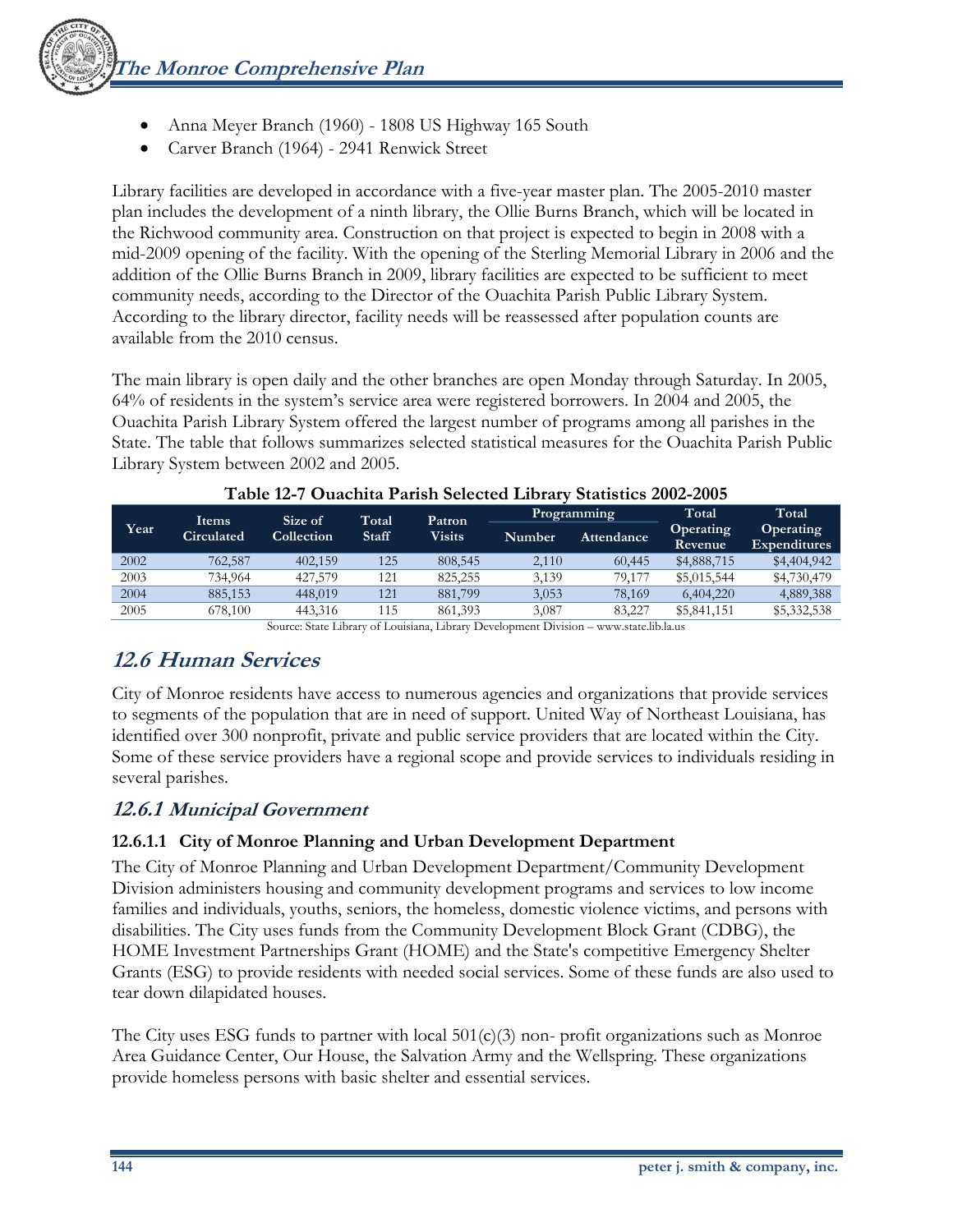Habitat for Humanity of Ouachita, an affiliate of Habitat for Humanity International, develops housing that is sold to qualifying families and individuals who have invested "sweat equity" to help build their future homes. Their mortgage payments go into a revolving fund which is used to develop additional houses. Habitat partners with the City and other agencies to develop housing and was involved in building the 26-unit Victory Place in 2007, for which the City donated four lots.

#### CBDG/HOME Housing Rehabilitation Program

The City of Monroe Community Development Division uses CBDG and HOME grants to operate its housing rehabilitation programs. The following homeowner's housing rehabilitation programs are designed to assist lower income families living in single-family properties within the Monroe city limits and certain target communities:

- Health and Safety Improvement Program (HSIP) Provides a maximum grant of \$3,000 to help eliminate code deficiencies, address energy needs and/or make homes handicapped accessible.
- Senior Housing Repair/Modification Program (SHRP) Provides a maximum grant of \$10,000 to homeowners 62 years or older to help eliminate code deficiencies, improve energy efficiency, painting and/or make homes handicapped accessible.
- Substantial Housing Rehabilitation Program Provides a maximum forgivable deferred payment loan of \$25,000 to help upgrade housing units to Monroe City Codes Standards and Section 8 Housing Quality Standards

#### **12.6.1.2 Monroe Housing Authority**

The Monroe Housing Authority (MHA) is a public agency that provides decent, safe and affordable housing to low income individuals and families throughout the city. The MHA presently owns and operates 2,045 units. It also manages the Housing Assistance Payment (HAP) contracts with the Department of Housing and Urban Development (HUD) on 100 units of Section 8 New Construction, and operates 1,490 Section 8 Housing Voucher units. With over 50 years of experience in administering rental assistance, competing for grant monies and participating in other funding programs, the MHA has been recognized by HUD as having one of the most successful development and management programs in the Southwest United States.

Over the past 30 years the MHA has partnered with several local and regional agencies to provide housing and non-housing related services to residents in their facilities. A few of the programs that the MHA has obtained grants and other funding to establish include: community policing, job training, youth sports, adult literacy and weekend meals for the elderly. The MHA was also instrumental in establishing Monroe Homeownership, Inc., which assists low-to moderate-income families in becoming homeowners.

### **12.6.2 Non-profit Organizations**

In addition to the public agencies listed above, residents are also served by many non-profit organizations. United Way of Northeast Louisiana is a regional agency that serves the 13 parishes that make up Northeast Louisiana.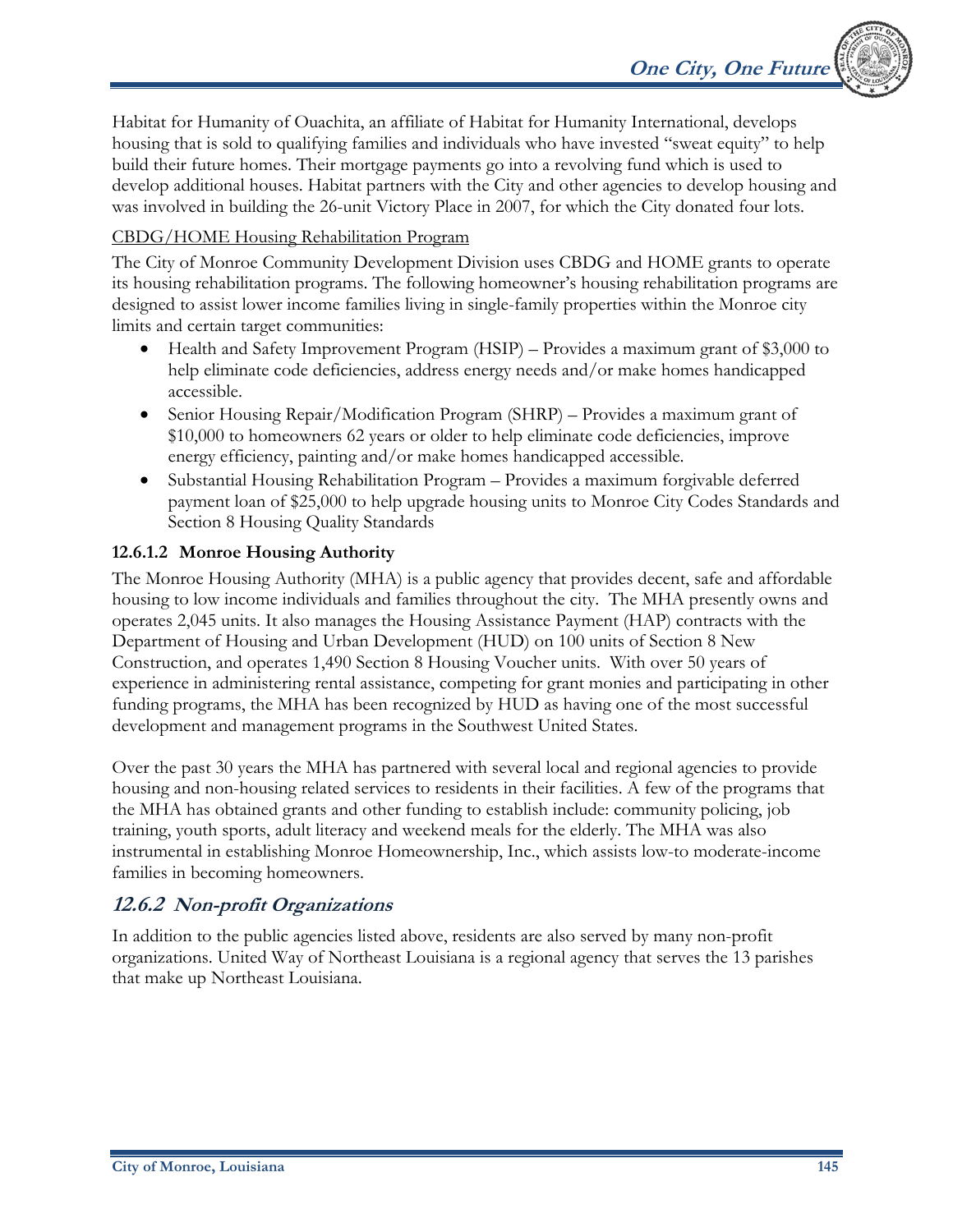One of the resources provided by United Way of Northeast Louisiana is United Way 2-1-1. By dialing 2-1-1 individuals can receive easy access to community services 24 hours a day, 7 days a week. When you call, a staff member will assess what services you may need and provide information and referrals for the most appropriate place(s) in the community to get help. All information is free and confidential. Staff is also available for in person assistance. A database of all community service providers in Northeast Louisiana is also available at their website, www.uwnela.org.

The table that follows lists 76 non-profit organizations that United Way of Northeast Louisiana has identified within the City. Those organizations and the primary area in which they provide services are indicated. Although only one service area is listed for each organization many of these organizations provide services in more than one area.

| Name                                                   | Service Area               | <b>Mailing Address</b>                       | Telephone                              |
|--------------------------------------------------------|----------------------------|----------------------------------------------|----------------------------------------|
| Alzheimer's Association of North Louisiana             | Health                     | P.O. Box 2471                                | $(318)322 - 2828$                      |
| American Cancer Society - Northeast Louisiana          | Health                     | 1761 North 19th Street                       | (318)398-9603                          |
| American Red Cross, Northeast Louisiana Chapter        | <b>Disaster Services</b>   | 414 Breard Street                            | $(318)323 - 5141$                      |
| Angel Ministries, Monroe                               | <b>Basic Needs</b>         | 509 North 2nd Street                         | $(318)388 - 5100$                      |
| ARCO, A Community Resource                             | Developmental Disabilities | P.O. Box 1462                                | $(318)387 - 7817$                      |
| Booker T. Community Outreach, Inc.                     | <b>Family Services</b>     | 1308 Powell Avenue                           | $(318)325 - 6777$                      |
| Boy Scouts of America-Louisiana Purchase Council       | Youth Activities           | P.O. Box 2405                                | $(318)325 - 4634$                      |
| Cancer Foundation League                               | Health                     | 141 DeSiard Street Suite<br>407              | $(318)327 - 1996$                      |
| Center for Children and Families                       | <b>Family Services</b>     | P.O. Box 9493                                | $(318)398-0945$                        |
| Cerebral Palsy of Louisiana                            | Developmental Disabilities | 5200 Northeast Road                          | $(318)387 - 4560$                      |
| Children's Coalition of Northeast Louisiana            | <b>Community Services</b>  | 1271 Lamy Lane, Suite K                      | $(318)323 - 8775$                      |
| Christian Community Ministries                         | <b>Basic Needs</b>         | P.O. Box 143                                 | $(318)325 - 8467$                      |
| Christus St. Joseph's Home                             | Senior Services            | 2301 Sterlington Road                        | $(318)323 - 3426$                      |
| City of Faith Correctional Center                      | Correctional Facility      | 1511 Jackson Street                          | $(318)325 - 6231$                      |
| Cognitive Development Center                           | Mental Health              | 1816 Roselawn Avenue                         | $(318)387 - 1304$                      |
| Communities Acting to Benefit LA'S Elderly<br>(CABLE)  | Senior Services            | P O Box 4124                                 | $(318)387 - 0535$                      |
| <b>Consumer Credit Counseling Services - Northeast</b> | <b>Consumer Services</b>   |                                              |                                        |
| Louisiana<br>Desiard Street Day Shelter                | <b>Basic Needs</b>         | 2912 Evangeline Street<br>807 DeSiard Street | $(800)850 - 2227$                      |
| <b>Early Steps</b>                                     | Developmental Disabilities | 1105 Hudson Lane Suite B                     | $(318)322 - 8200$                      |
| Fairhaven                                              | Mental Health              | 1900 Garrett Road)                           | $(318)322 - 4788$<br>$(318)343 - 9200$ |
| Families Helping Families of Northeast La, Inc.        | Developmental Disabilities | 5200 Northeast Road                          | $(318)361 - 0487$                      |
| Families in Need of Services (FINS) - Monroe           | Juvenile Justice Services  | 300 St. John Street, Suite<br>304            | $(318)361 - 2220$                      |
| Family Connection/Family Matters                       | <b>Family Services</b>     | 610 B 3rd Street                             | $(318)340-0989$                        |
| Family Justice Center of Ouachita Parish               | Domestic Violence          | 620 Riverside                                | $(318)998 - 6030$                      |
| Food Bank of Northeast Louisiana                       | <b>Basic Needs</b>         | P.O. Box 5048                                | $(318)322 - 3567$                      |
| Franciscan House (The)                                 | Senior Services            | P.O. Box 1227                                | $(318)322 - 3635$                      |
| Girl Scouts, Silver Waters Council                     | Youth Activities           | 102 Arkansas Lane                            | $(318)325 - 2691$                      |
| Go Care                                                | Health                     | P.O. Box 2708                                | $(318)325-1092$                        |
| Goodfellows                                            | Holiday Assistance         | P.O. Box 1502                                | $(318)362 - 0228$                      |
| Goodwill Industries of North Louisiana - Monroe        |                            |                                              |                                        |
| Store                                                  | <b>Basic Needs</b>         | 2273 Louisville Avenue                       | $(318)323 - 6793$                      |
| <b>Grace Place Ministries</b>                          | <b>Basic Needs</b>         | 1600 Jackson Street                          | $(318)361 - 9702$                      |

#### **Table 12-8 Non Profit Organizations in Monroe**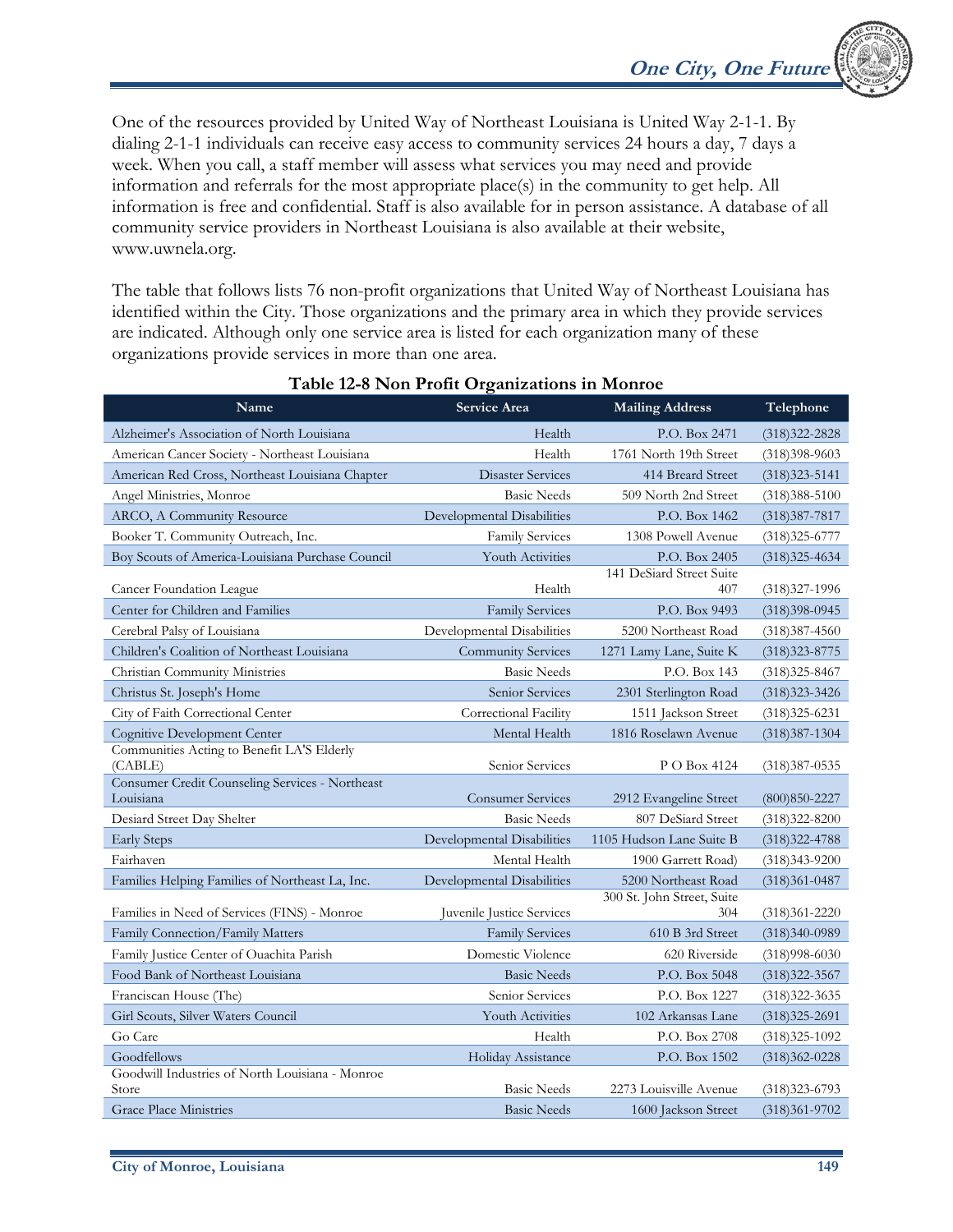**The Monroe Comprehensive Plan** 

| Name                                                                               | Service Area               | <b>Mailing Address</b>                      | Telephone         |
|------------------------------------------------------------------------------------|----------------------------|---------------------------------------------|-------------------|
| Habitat for Humanity of Ouachita, Inc.                                             | Housing Services           | P.O. Box 2182                               | $(318)323 - 8003$ |
| Humane Society Adoption Center of Monroe                                           | Animal Services            | P.O. Box 15311                              | $(318)387 - 9553$ |
| Legal Services of North Louisiana, Inc. - Monroe                                   | Legal Services             | 3016 Cameron Street                         | $(318)699-0889$   |
| Life Choices, Pregnancy Resource Center                                            | Health                     | 1500 Royal Avenue                           | $(318)323 - 2200$ |
| Louisiana Baptist Children's Home                                                  | <b>Family Services</b>     | P.O. Box 4196                               | $(318)343 - 2244$ |
|                                                                                    |                            | 141 DeSiard Street, Suite                   |                   |
| Louisiana Cancer Foundation                                                        | Health                     | 407                                         | $(318)327-1996$   |
| Louisiana Re-Entry & Rehabilitation Services                                       | Substance Abuse Services   | 1116 Jackson Street                         | $(318)325 - 1572$ |
| Monroe Area Guidance Center                                                        | Mental Health              | 1900 Garrett Rd.                            | $(318)343 - 9200$ |
| Muscular Dystrophy Association - Monroe                                            | Health                     | 1888 Hudson Circle Suite 1                  | $(318)388 - 3252$ |
| National Kidney Foundation of Louisiana<br>New Horizons Independent Living Center, | Health                     | P.O. Box 5007<br>2406 Ferrand Street, Suite | $(318)323 - 7113$ |
| Northeast Louisiana                                                                | <b>Disability Services</b> | 18                                          | $(318)323 - 4374$ |
| Northeast Louisiana Children's Museum                                              | Arts/Cultural/youth        | 323 Walnut Street                           | $(318)361 - 9611$ |
| Northeast Louisiana Delta African American                                         |                            |                                             |                   |
| Heritage Museum                                                                    | Arts/Cultural              | P O Box 168                                 | $(318)323 - 1167$ |
| Northeast Louisiana Sickle Cell Anemia Foundation,<br>Inc.                         | Health                     | P.O. Box 1165                               | $(318)322 - 0896$ |
| Novice House                                                                       | Juvenile Justice Services  | 800 Standifer Avenue                        | $(318)323 - 0311$ |
| Ouachita Council on Aging                                                          | Senior Services            | P.O. Box 7418                               | $(318)387 - 0535$ |
| Ouachita River Valley Animal League                                                | Animal Services            | P.O. Box 4428                               | $(318)323 - 4989$ |
| Our House Inc. /Safe Place                                                         | Basic Needs/Youth Shelter  | P.O. Box 7496                               | (318) 345 - 5556  |
| PAWS (Pet Assistance Welfare Society of NELA)                                      | Animal Services            | P.O. Box 15432                              | $(318)397 - 0007$ |
|                                                                                    |                            | 804 North 31st Street,                      |                   |
| People Unlimited Case Management                                                   | Developmental Disabilities | Suite C                                     | $(318)323 - 3236$ |
| Primary Health Services Center                                                     | Health                     | P.O. Box 7495                               | $(318)388 - 1250$ |
| Positive Forces Counseling Network                                                 | Mental Health Services     | 1019 North 6th Street                       | $(318)322 - 0037$ |
| Ray of Hope - Monroe                                                               | <b>Basic Needs</b>         | 214 Reagan St.                              | $(318)322 - 9244$ |
| Rays of Sonshine                                                                   | Substance Abuse Services   | P O Box 7299                                | $(318)323 - 0502$ |
| Renewal, Inc.                                                                      | Economic Development       | 513 Sunnyside Drive                         | $(318)387 - 2999$ |
| Retired Senior Volunteers Program (RSVP)                                           | Senior Services            | 4502 Bon Aire Drive                         | $(318)345 - 3716$ |
| Richwood Community Development Agency                                              | <b>Family Services</b>     | 5130 Brown Road                             | $(318)322 - 2104$ |
| River Cities Humane Society for Cats                                               | <b>Animal Services</b>     | 5302 DeSiard                                | $(318)343 - 3031$ |
| Ronald McDonald House Charities, Northeast LA                                      | <b>Family Services</b>     | 200 South 3rd Street                        | $(318)387 - 7933$ |
| Salvation Army - Center of Hope, Monroe Unit                                       | <b>Basic Needs</b>         | P.O. Box 1623                               | $(318)325 - 1755$ |
| Special Olympics, Northeast Louisiana                                              | Developmental Disabilities | P.O. Box 7160                               | $(318)331 - 4077$ |
| St. Francis Medical Center                                                         | Health                     | 309 Jackson Street                          | $(318)327 - 4000$ |
| Workforce Investment Board Area 81                                                 | Employment                 | 1301 Hudson Lane                            | $(318)$ 651-7025  |
| Workforce Investment Board Area 83                                                 | Employment                 | 1504 Stubbs                                 | $(318)387 - 7962$ |
| St. Vincent De Paul Community Pharmacy                                             | Health                     | 502 Grammont Street                         | $(318)387 - 7868$ |
| Susan G. Komen Foundation, NE LA Affiliate                                         | Health                     | P.O. Box 4333                               | $(318)$ 397-9735  |
| The Wellspring Alliance for Families                                               | <b>Family Services</b>     | 1515 Jackson Street                         | $(318)$ 651-9314  |
| Tri-District Boys and Girls Club of Monroe, Inc.                                   | Youth Activities           | 2920 Louberta Street                        | $(318)387 - 0903$ |
| Twin City Athletic Association                                                     | Youth Services             | P.O. Box 192                                | (318)329-2691     |
| Twin City Community Welfare                                                        | <b>Basic Needs</b>         | P.O. Box 972                                | (318)322-3951     |
| United Way of Northeast Louisiana                                                  | Community Services         | 1201 Hudson Lane                            | (318) 325-3869    |
| Visual Communications Services                                                     | <b>Disability Services</b> | 1300 Hudson Lane Suite 3                    | (888) 284-7921    |
| Volunteers of America Of Northeast Louisiana<br>(VOA)                              | <b>Family Services</b>     | 1808 Roselawn Ave                           | (318) 322-2272    |
| YMCA of Northeast Louisiana                                                        | Youth Services             | 1505 Stubbs Avenue                          | $(318)387 - 9622$ |